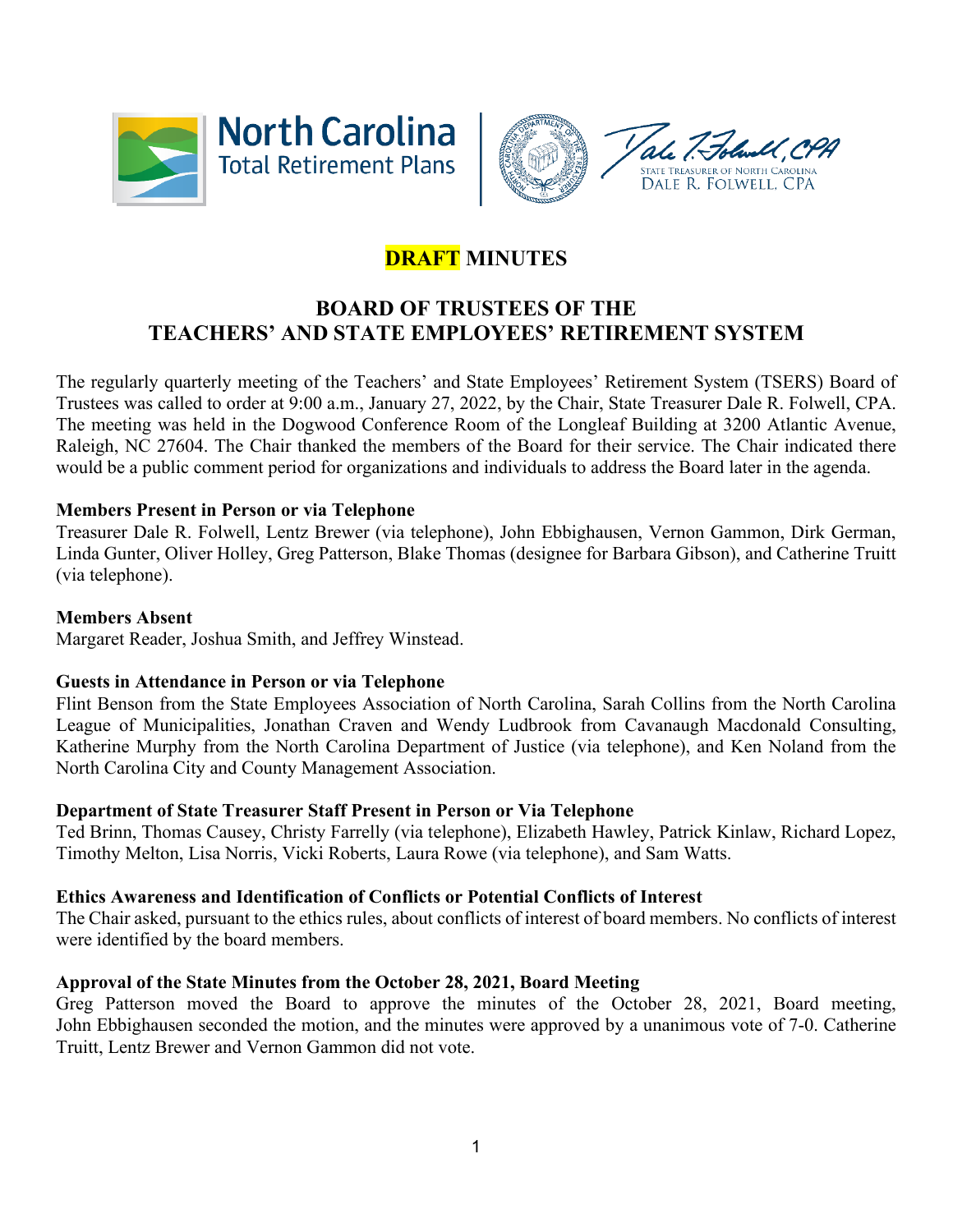#### **Operations, Member Services, and Compliance Update**

The Chair recognized Rick Lopez, Director of Operations. Mr. Lopez began by discussing the 1,025 retirements processed in December 2021 with an average turnaround time of 23.1 days and noted 910 death notifications in the same period with an average turnaround time of 41.7 days. Mr. Lopez noted that the team processed 230 disability applications in December 2021 with a 32.7-day turnaround time. Mr. Lopez discussed the 1,149 refund requests in December 2021, processed with a 20-day turnaround time. Mr. Lopez shared that in December 2021 the Division paid 343,646 payees with a total payment amount of over \$670,000,000, noting that these payments included a one-time supplement payment. Mr. Lopez discussed the ongoing effort to sign up Fire and Rescue Departments for online reporting. Mr. Lopez mentioned that over the last year ORBIT Self Service usage had completed 1,540,971 million retirement estimates and 331,646 beneficiary updates for members.

The Chair recognized Vicki Roberts, Director of Member Services. Ms. Roberts began by noting that Member Services received more than 15,500 pieces of mail last quarter with an average turnaround time of 7 days. Ms. Roberts shared that Member Services assisted over 5,200 people through 179 webinars since July 2021 and, in the last quarter of the year, counselors have held 691 retirement counseling sessions, responded to over 15,000 emails with a turnaround average of 3.2 days, and answered over 65,000 calls. Ms. Roberts also stated Member Services' primary goal is to assist members efficiently, but the average wait time to answer a call was about 15 minutes, with 34% of the calls ending up abandoned, mainly due to the staffing crisis.

The Chair recognized Patrick Kinlaw, Director of Policy, Planning & Compliance. Mr. Kinlaw began by discussing Contribution-Based Benefit Cap liabilities, noting that 454 retirements since 2015 have resulted in required employer contributions totaling more than \$43.1 million, and of that amount, around \$35 million has been collected. Mr. Kinlaw discussed staff's progress in the required review of the Retirement Systems' decennial rules noting that staff plans to bring the recommendations to the Board in April. Mr. Kinlaw discussed a report from the reporting firm Gabriel Roeder Smith (GRS), engaged by the Office of the State Auditor, to conduct a review of actuarial assumptions, methods, and processes used by Cavanaugh Macdonald when working with the Retirement Systems. Mr. Kinlaw noted that the review found work was performed in accordance with actuarial standards of practice and that the assumptions and methods used in the evaluation were reasonable. Mr. Kinlaw discussed a memo provided to the board regarding the reemployment earnings limit increase for 2022.

#### **Legislative Update**

The Chair recognized Sam Watts to provide an update on the legislative session. Mr. Watts briefly discussed the Report on 2021 State Legislative Actions memo provided to the Board noting the 19 enacted bills that affect the Retirement Systems or State Health Plan.

#### **Investment Advisory Committee (IAC) Meetings Update**

The Chair recognized Lentz Brewer to provide an update on the IAC meetings. Mr. Brewer stated the last IAC meeting occurred on November 17<sup>th</sup>, 2021, where Jeff Smith and Christopher Morris presented a performance update on behalf of the Division. Mr. Brewer noted that the IAC was informed by Mr. Morris that the total assets under management at the end of the third quarter rose \$1.4 billion to a total of just over \$172 billion and there were no major changes regarding asset allocations from the second to third quarter. Mr. Brewer further noted the IAC was informed that at the end of the third quarter the total portfolio was up roughly 0.5%. With equity markets slightly negative and fixed income flat, the returns on alternative investments were strong in the third quarter. Mr. Brewer stated the IAC was shown a comparison between our Retirement System and peers noting the portfolio outperforming significantly with a low percentile of risk when compared to peers. Mr. Brewer stated Jeff Smith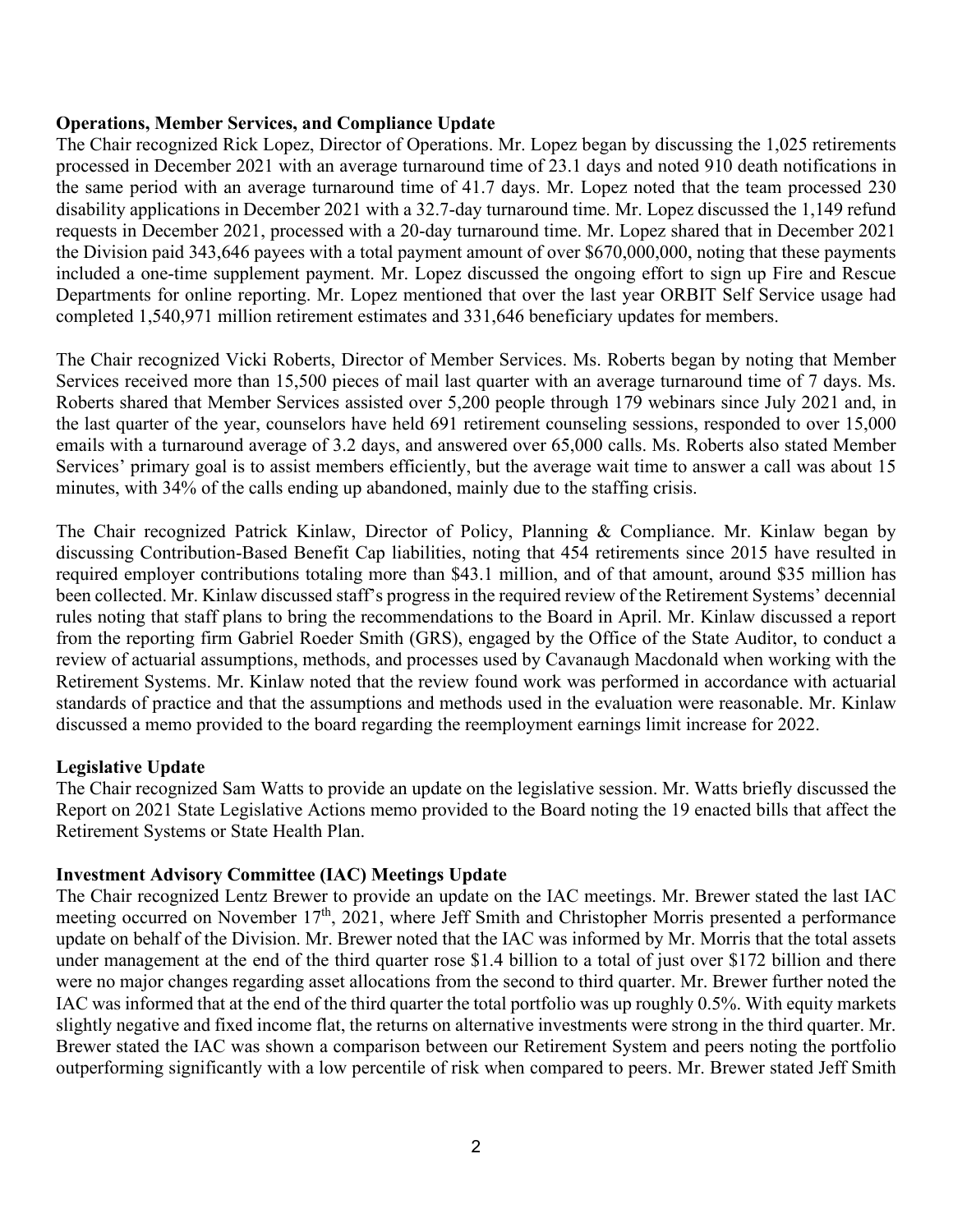elaborated on the asset class performance, new investments, asset allocation history, the top twenty investment managers, and the fixed income portfolio.

## **Actuarially Determined Employer Contribution (ADEC) Projections.**

The Chair recognized Larry Langer and Wendy Ludbrook from Cavanaugh Macdonald Consulting to present ADEC projections for TSERS. Mr. Langer presented charts demonstrating the effect of the assumption and method changes resulting from the experience study (including 6.5% assumed return per year in the future) and the actual return during the calendar year 2021, which was estimated to be 9.6%. Ms. Ludbrook stated that if all assumptions are met in 2022 and beyond, the actuarially determined employer contribution rates would stabilize or decline in the coming years, and the funded ratio would reach 100% by the end of 2024.

## **Presentations on the 2022 Alternatives for the General Assembly**

The Chair recognized Patrick Kinlaw to present the recommendations to the General Assembly for the contribution rates or contribution amounts to fund the Retirement Systems effective July 1, 2022. Mr. Kinlaw noted the State Budget was enacted after October and therefore the State Budget for the second year of the biennium already incorporates costs that were in the latest actuarial valuation report. Mr. Kinlaw noted the State Budget provides for a one-time supplement for State, Judicial, and Legislature retirees equal to 3% of their annual benefits during the second year of the budget biennium, and it provides funding to pay for those supplements. Mr. Kinlaw noted the employer contribution rates set by the State Budget law for the second year of the biennium are 17.07% of pay for TSERS, 39.29% for the Judicial system, 24.27% for the Legislative system, and 0.10% for the Disability Income Plan. Mr. Kinlaw stated the contributions are sufficient to cover the benefits already promised plus the one-time supplements and that there is not a need to tweak these recommendations.

Mr. Kinlaw stated there are two places where staff believes there are substantive issues for the Board to consider. For the first, regarding the North Carolina National Guard Pension Fund (NCNGPF), the Board could recommend that the General Assembly provide a one-time supplement of \$55 per retiree, equivalent to 3% of the average annual benefit, and provide an additional State appropriation of \$348,857 to pay for the supplement. Mr. Kinlaw stated that this was staff's recommendation based on the terms of the Board's State Contribution Rate Stabilization Policy for the fund. For the second substantive issue, regarding the Retirees' Contributory Death Benefit Plan, staff recommended that the Board direct staff to engage with the consulting actuary to study and make recommendations regarding the projected funding shortfall.

Greg Patterson made a motion (1) to recommend that the General Assembly maintain the funding and benefit levels enacted in S.L. 2021-180; (2) to recommend that the General Assembly provide a one-time supplement from NCNGPF equal to \$55 per retiree in October 2022 and an additional State appropriation of \$348,857 to pay for this supplement; and (3) to direct Staff to engage with the consulting actuary to study alternatives for addressing the projected shortfall in the Retirees' Contributory Death Benefit Plan. Dirk German seconded the motion, and the motion was approved by a unanimous vote of 10-0.

## **Public Comments**

The Chair recognized Sarah Collins with the North Carolina League of Municipalities, and Ken Noland of the North Carolina City and County Management Association's Retirement Committee. Sam Watts, recognized by the Chair, read aloud a written comment submitted by Bryan Setser, Interim Executive Director of the North Carolina Retired Governmental Employees' Association.

## **Disability Programs Approval of New Medical Board Member**